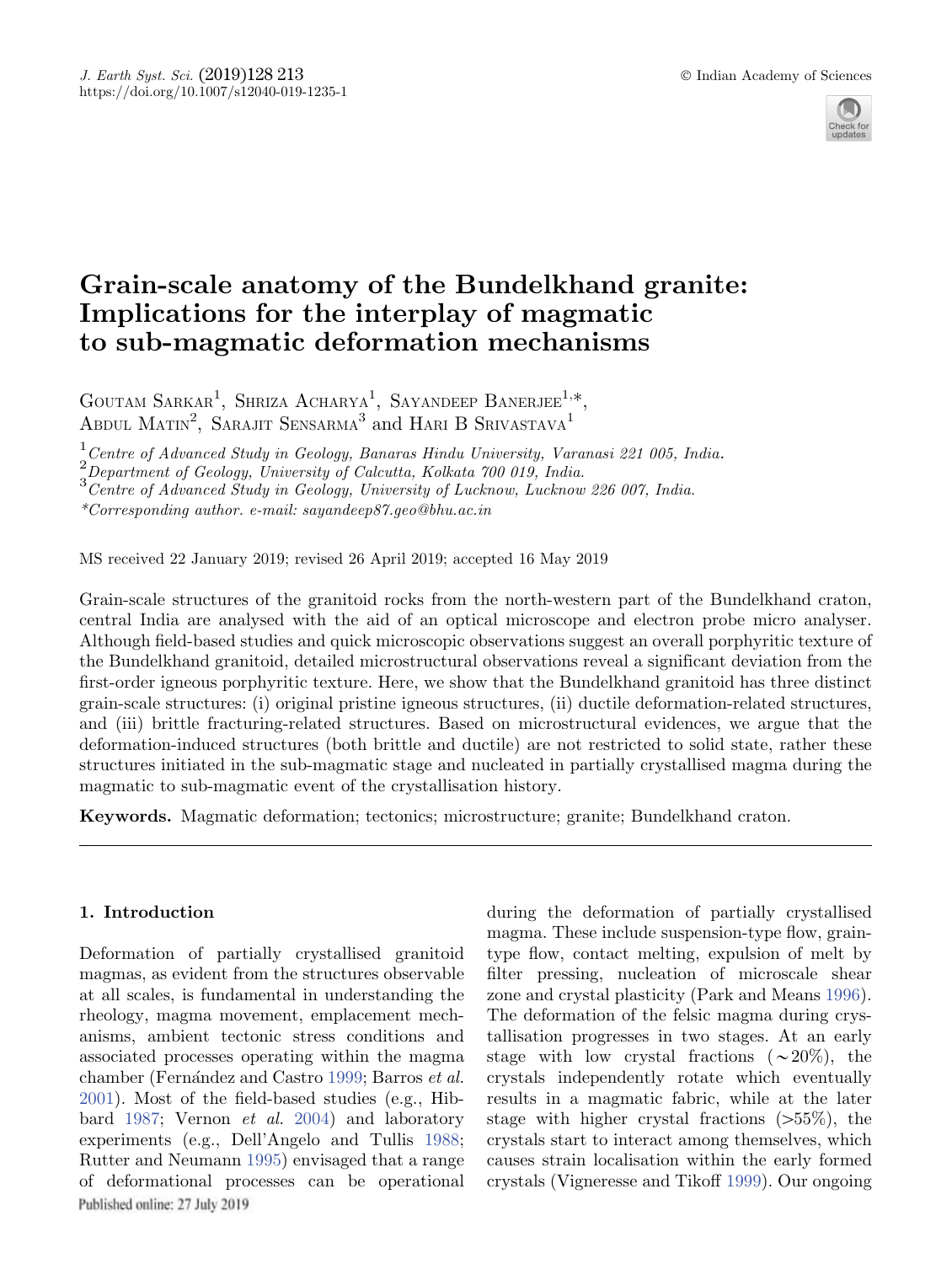research on the granitoid rocks from the Bundelkhand craton (BC) of north-central India clearly depicts the presence of a wide spectrum of microstructures in Bundelkhand granitoid (BG) which includes pristine magmatic microstructures, ductile deformation-related microstructures and brittle fracturing-related microstructures. Here, we explore the grain-scale characteristics of the BG (both pristine and deformation-related structures) from the north-western part of the BC, that suffice for the timing of the formation of magmatic to submagmatic deformation microstructures with respect to the magmatic history of the BG.

## 2. Geological setting

The BC, covering an area of  $\sim$  26,000 km<sup>2</sup> in north central peninsular India (figure 1a) comprises the early Archaean Bundelkhand gneissic complex, metasedimentary and metavolcanics, Madawara igneous complex and Neoarchaean–Palaeoproterozoic BGs that occupy  $>90\%$  of the craton (Basu 1986, 2007; Mohan et al. 2012). Satellite imageries clearly depict that the entire craton is dissected by E–W, NE–SW, NW–SE and N–S trending shear fractures/joints (Basu 2007). Based on the U–Pb single zircon method and the Hf-isotopic study, in consensus with the earlier results on the crystallisation age of BGs (e.g., Mondal et al. 2002), Kaur et al. (2016) suggested a crystallisation history between 2.58 and 2.50 Ga. The BGs are thought to be emplaced in a subduction-related geodynamic regime (Rahman and Zainuddin 1993; Mondal and Zainuddin 1996). The BG is intruded by NE–SW trending intrusive giant quartz reefs of kilometrescale long and tens of metres wide and the extensive  $\sim$ NW–SE trending dolerite dyke swarms along with less abundant dykes in other orientations (Pati et al. 2008; Mohan et al. 2012; Bhattacharya and Singh 2013). The BC was affected by metamorphic events at  $\sim$  3.2 Ga (Kaur  $et al. 2016)$  and  $2.78$  Ga (Saha  $et al. 2011$ ), followed by a 0.5–0.6 Ga pan-African tectono-thermal event (Kaur et al. 2016).

## 3. General characters of the BG

The area of study, located at the north-western part of the BC, comprises the BG rocks, which are exposed as either isolated small hillocks or flat grounds. On an outcrop scale, granitic rocks are coarse grained (figure 1b), with an overall porphyritic texture, where phenocrysts and megacrysts of alkali and plagioclase feldspar crystals are mounded in a groundmass of quartz, small-sized feldspars and amphibole. Previous workers commonly named the granitoid rocks based on their colour of hand specimens. Based on the colour of hand specimens, two end members viz., red and grey granitoid can be identified along with a



Figure 1. (a) Generalised map of the BC and its surrounding terrains of the north-central peninsular India (modified after Kaur et al. 2016). Location of the BC in India (inset). (b) Field photograph of the BG showing a crude magmatic fabric (dashed line). (c) Photomicrograph of the BG showing the undoubtedly porphyritic texture.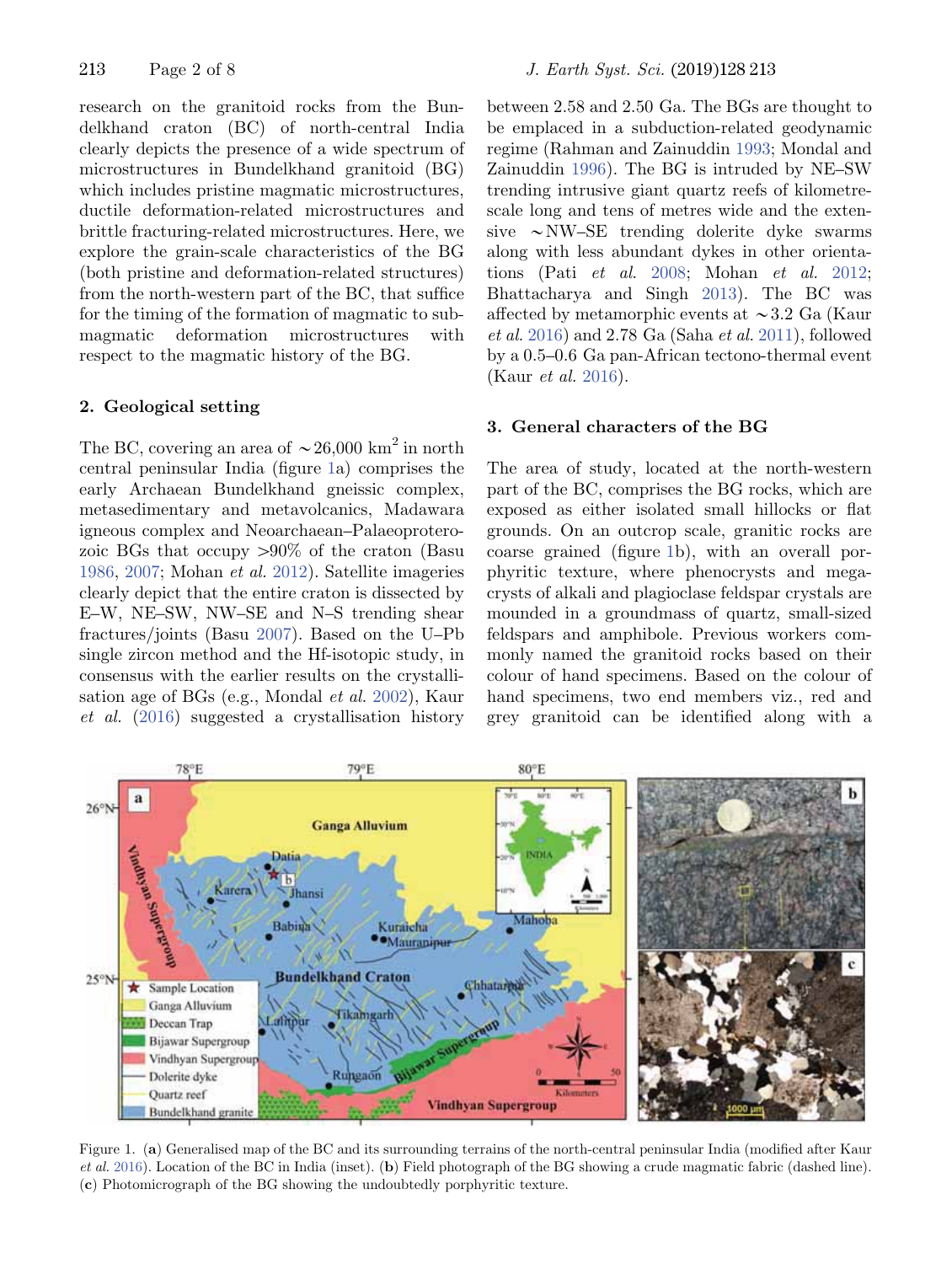transitional type. The boundary between red and grey granitoid is gradational where the redcoloured granitoid fades gradually into greycoloured granitoid with progressive decrease in red colouration. Instead of considering the red and grey granitoids are of separate entities, Sensarma et al. (2018) suggested that the original grey-coloured granitoid transformed to red-coloured granitoid due to mantle-derived high temperature fluid–rock metasomatic alteration. The conclusion of Sensarma et al. (2018) is further supported by the observation that both grey- and red-coloured granitoids show similar modal mineralogical compositions (Sarkar et al. 2017) and contemporaneous crystallisation age (Kaur et al. 2016). We, therefore, use the common term granitoid to refer to both red- and grey-coloured granitoid rocks that exhibit an undoubtedly porphyritic texture under the microscope (figure 1c). On an outcrop- to the microscopic scale, the phenocrysts and megacrysts of both feldspar crystals of the granitoid rocks are inequidimensional, elongate in shape and their long dimension often preferentially aligned to define a crude but observable foliation, which in turn shows an apparent gneissic look in the granitoid (figure 1b). The shape preferred foliation within the granitoid rocks in the area of study represents a primary magmatic fabric, the detail characters of the fabric can be found in Sarkar et al. (2017). The granitoid rocks with primary fabric are traversed by prominent three sets of brittle fractures and associated discrete ductile shear zones. The fractures and associated ductile shear zones are broadly oriented along  $\sim$  E–W,  $\sim$  NE–SW and  $\sim$ NW–SE (Basu 2007; Sarkar *et al.* 2017). The relationship between the fracture systems and the ductile shear zones are not discussed here and will be highlighted in a separate contribution.

#### 4. Micro-scale structure

Microscopic analyses were performed at the Image Analyser Laboratory of University of Calcutta, Kolkata, from 26 thin sections using an advanced polarising microscope (Nikkon Eclipse Lv 100 Pol). Two thin sections, selected after a microscopic study, were further studied using a CAMECA SXFive electron microprobe analyser (EPMA) at the Department of Geology, Banaras Hindu University, Varanasi. Wavelength-dispersive spectrometry and a LaB6 source were deployed for X-ray element 'dot' mapping. For X-ray 'dot'

mapping, an acceleration voltage of 15 kV and beam current of 40 nA were used, whereas 15 kV and 13 nA were deployed for back-scattered electron (BSE) imaging. The granitoid rocks have an assemblage, in order of decreasing abundance, of alkali feldspar + plagioclase feldspar + quartz with  $\pm$  biotite  $\pm$  amphibole  $\pm$  magnetite and show a porphyritic texture in the first order. Large alkali feldspar, plagioclase feldspar and occasional amphibole crystals constitute the phenocrysts while quartz, smaller alkali feldspar, plagioclase feldspar and biotite make up the groundmass. The inequidimensional elongate phenocrysts are often preferentially aligned, with their long dimension are parallel to sub-parallel, to define a magmatic foliation which is in consistency with the outcrop- to hand sample-scale observation. All of the phases are affected by brittle fractures. Although the granitoid rocks seem to have a first-order porphyritic texture affected by brittle fractures, microscopic observations reveal a substantial deviation from the situation of ideal porphyritic texture overprinted by brittle fractures. Here, we present the detail microscopic characters of these deviations in BG from the north-western part of the BC.

The constituent minerals show three distinct grain size distributions (figure 2). First, feldspars (both alkali and plagioclase feldspar), with subordinate biotite and amphibole crystals constitute  $\sim$  50% by volume of the total rock in the form of phenocrysts and often form a framework of grains with interstitial spaces filled up by groundmass of quartz + biotite + alkali and plagioclase feldspar (figure 2a and b). Individual phenocrysts range in size from  $4942$  to  $534 \mu m$  with an average grain size of  $\sim$  1800 µm (figure 2c and d). Second, aggregate of quartz, feldspar and biotite that constitute the groundmass, having individual grain size ranging from 498 to 61 µm and average grain size of  $\sim$  200  $\mu$ m (figure 2c and e). Third, a curvilinear to an often anastomosing network of intragranular fractures confined or associated with the phenocrysts is filled with very fine-grained aggregate of quartz and feldspar. The fracture fill materials range in size from 50 to 6  $\mu$ m with an average grain size of  $\sim$  20  $\mu$ m (figure 2c and f). The microstructural observations reveal that each grain size class exhibits distinct microstructural characteristics. Thus, the grain-scale anatomy of phenocrysts, groundmass and fracture fills are described in detail. Phenocrysts of feldspars show the pristine magmatic structures such as the tartan twinning, albitic twinning, perthitic intergrowth structures. Partial replacement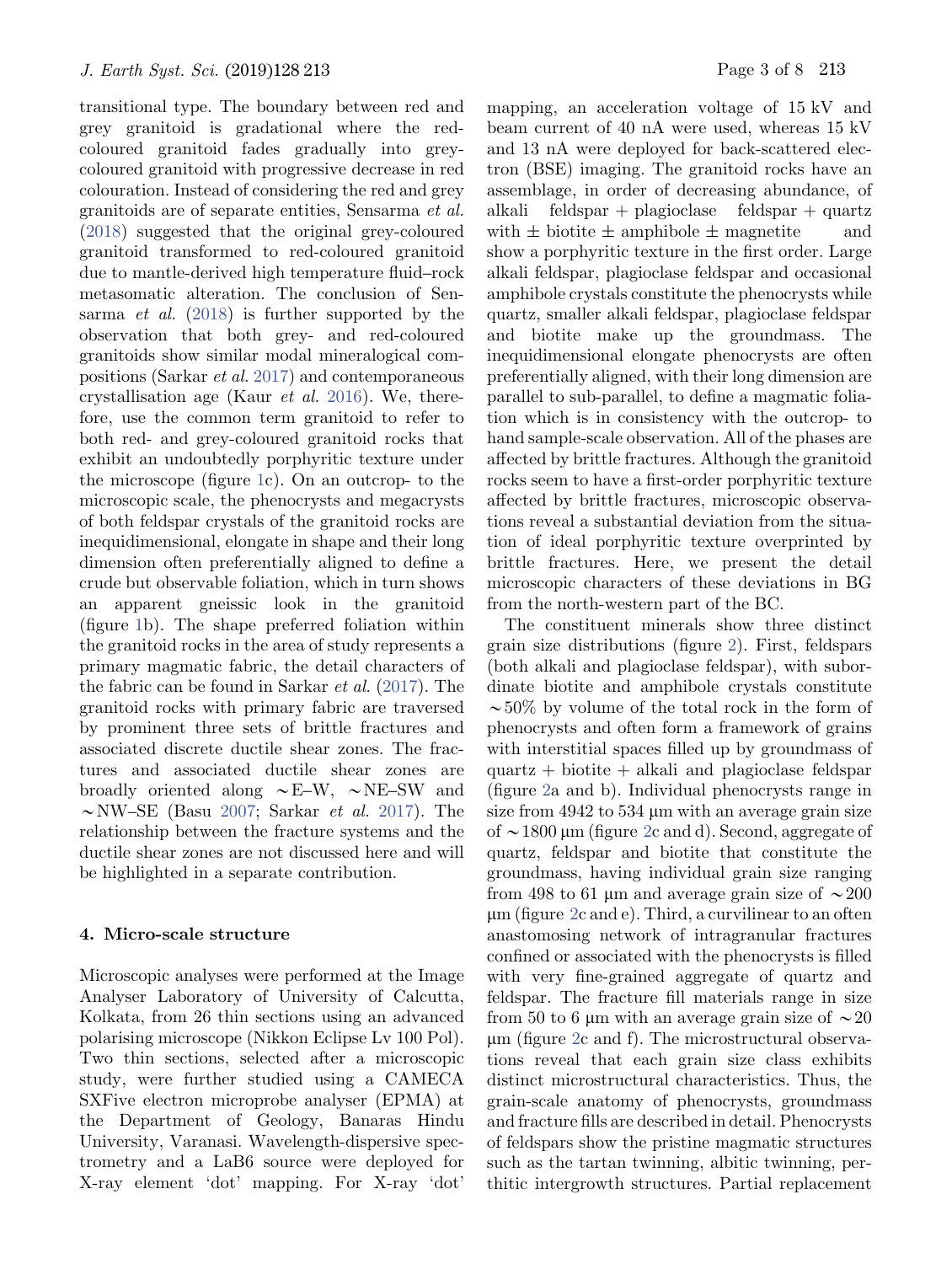

Figure 2. (a) Photomicrograph of the heterogeneously deformed BG. (b) Schematic diagram of the overall microstructure drawn from (a) showing variation in grain size. Yellow: phenocrysts; green: groundmass and red: fine-grained fracture infills. (c) Grain size is calculated as the diameter of the equivalent area circle. Frequency of grain size distribution of (d) phenocrysts, (e) groundmass, and (f) fracture infills (x-axis in the GP series, scale factor 2).

by myrmekite of K-feldspar along the contact with plagioclase is also common (figure 3a). Phenocrysts of both biotite and amphibole crystals are euhedral in outline and appear to represent the pristine magmatic structure. All of the phenocrysts bear imprints of both brittle and ductile intracrystalline deformation microstructures. The ductile intracrystalline deformation in alkali and plagioclase feldspar grains is marked by undulose extinction, deformation twinning and bending of albitic twin lamellae. The brittle intracrystalline deformation in feldspars phenocrysts are marked by intragranular and transgranular fractures, where intragranular fractures are commonly healed by fine-grained mass (figures 2 and 3b). Biotite phenocrysts show variable amounts of intracrystalline deformation and seem to be more deformed than the other phenocryst minerals. Some grains appear to be devoid of any intracrystalline deformation, whereas others show strong undulose extinction, bending and grain-scale kinking (figure 3c). Axial traces of the kinks are often fractured by intragranular fractures and often healed by fine-grained mass (figure 3d). Amphibole phenocrysts are mostly deformed by fracturing and are also filled up by very fine-grained mass. Individual grains in the groundmass are subhedral to anhedral in outline with a more or less equidimensional shape and equigranular in size, and the boundaries of the quartz grains often form triple junction with  $120^{\circ}$  angular relations. In contrast to the phenocrysts, the groundmass lacks any significant ductile intracrystalline deformation structures (figure 3e). A few quartz grains in the groundmass, however, show mild ductile intracrystalline deformation like sweeping undulose extinction and sub-grain formation (figure 3f). Transgranular fractures commonly cut across the groundmass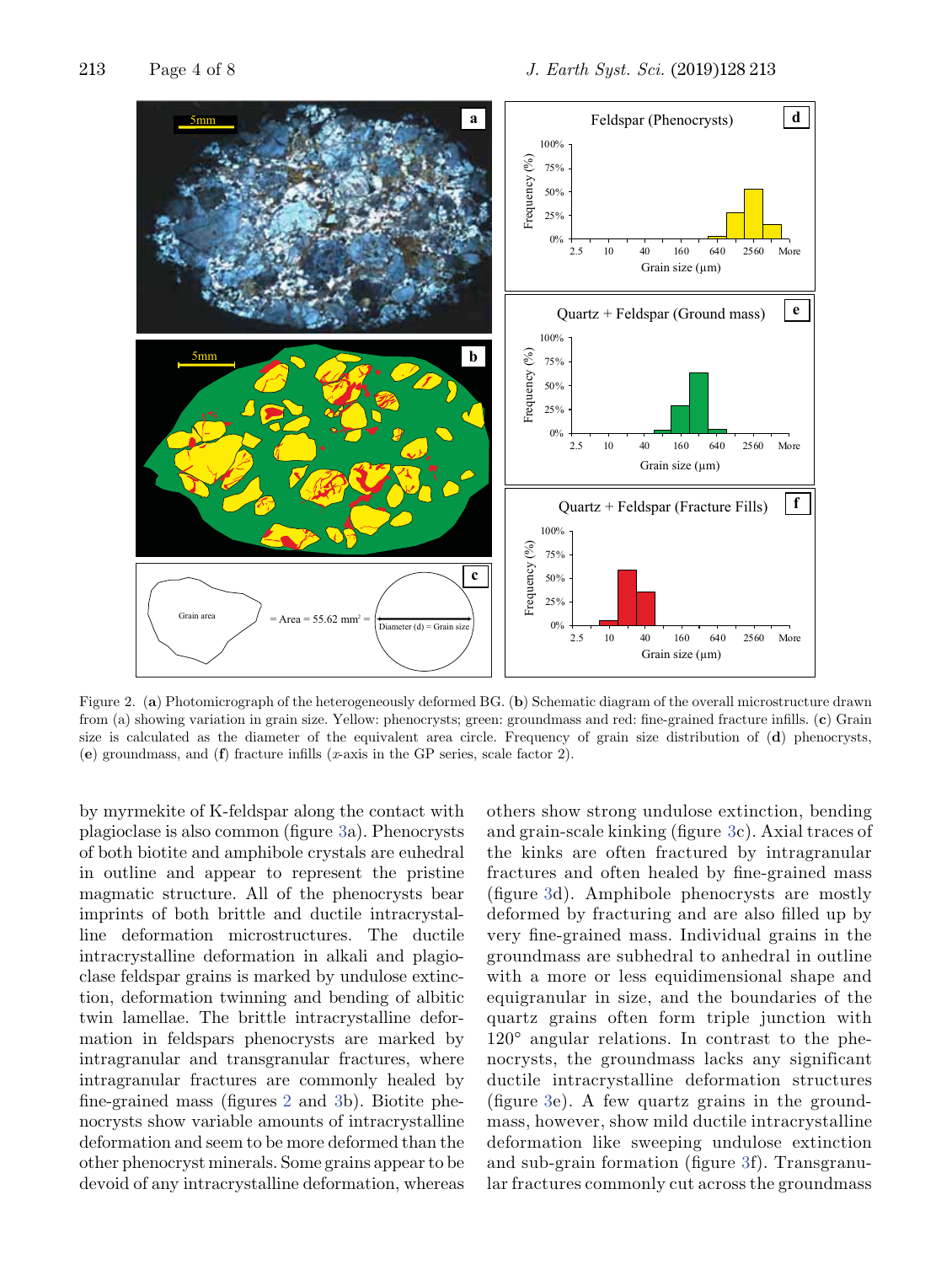

Figure 3. Photomicrographs showing the microstructural characteristics of the BG: (a) myrmekitic intergrowth at the contact surface of potash and sodic feldspar grains, (b) fracturing in feldspar, healed by fine-grained quartz–feldspar mass. Note that the fracture fill material is devoid of any intracrystalline deformation, (c) kinked biotite with strong intra-crystalline deformation, (d) kinked biotite with axial planar fracturing, healed by fine-grained mass (arrow), (e) deformation-free aggregate of quartz crystals occupying the interstitial spaces formed by the network of feldspar grains, and (f) quartz crystal showing sub-grain formation. Plag: plagioclase; Kf: potassium feldspar; Bt: biotite; Qtz: quartz.

materials, but no healing material is observed within these fractures (figure 3e). Except significantly smaller grain size, the healing mass within the intragranular fractures of the phenocrysts show more or less similar mineralogical composition like that of the groundmass. The grains in the fractures are too fine-grained to be identified with a high degree of confidence using an optical microscope. To identify the constituent minerals within the fractures in the biotite phenocrysts, X-ray maps were prepared. X-ray maps clearly illustrate that the fracture within the biotite is dominantly filled up with quartz with a minor amount of potash feldspar (figure 4).

## 5. Discussion

In this present study, we analysed grain-scale structures in the BG rocks from the northern part of the BC. Results of the detailed microstructural study reveal that constituent minerals of the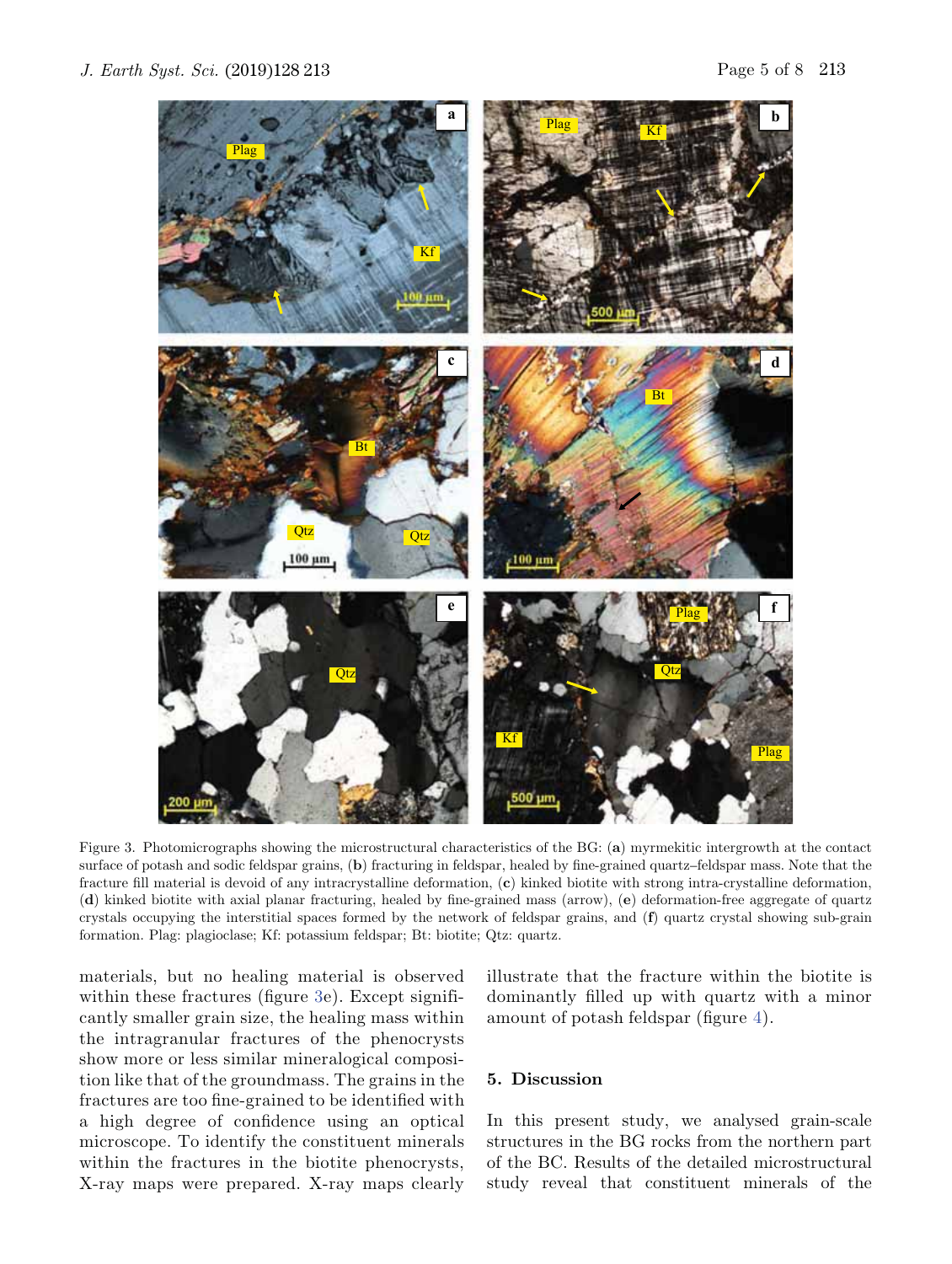

Figure 4. (a) BSE image of biotite with healed fracturing (arrow). X-ray (b) Si, (c) K, and (d) Na elemental map of the fracture fill material within biotite (arrow). X-ray maps showing (b) higher Si concentrations of the healed material compared to host biotite, (c) minute K concentration of the healed material compared to host biotite, and (d) negligible Na concentration of the healed material.

granitoid have three distinct grain-scale characteristics, viz., (i) pristine igneous microstructures, (ii) grain-scale ductile deformation structures, and (iii) brittle fracturing-related structures.

The occurrence of pristine igneous microstructures, as evidenced by the tartan twinning in microcline, albitic twinning in plagioclase, perthitic intergrowth structures and overall first-order porphyritic texture is expected to be the result of slow cooling granitoid magma (including the sub-solidus cooling) in a plutonic environment.

The presence of deformation twinning in feldspar, kinking and bending of biotite grains, undulose extinction and sub-grain formation in quartz suffice for the localised ductile deformation structures in the study area and indicate a deformation in the dislocation creep regime. The signature of melt-assisted diffusion creep, as evidenced by the myrmekitic intergrowth along the boundary of the potash feldspar phenocryst, is also noted (Dell'Angelo et al. 1987). However, no transposition of diffusion creep microstructures by dislocation creep microstructures is noted. These ductile deformation structures are strongly decoupled in the constituent phases and are restricted either along the grain boundary or within the large phenocrysts, while the groundmass, especially, quartz lacks any significant ductile deformation structures. The decoupling of deformation among large- and small-sized grains (phenocryst and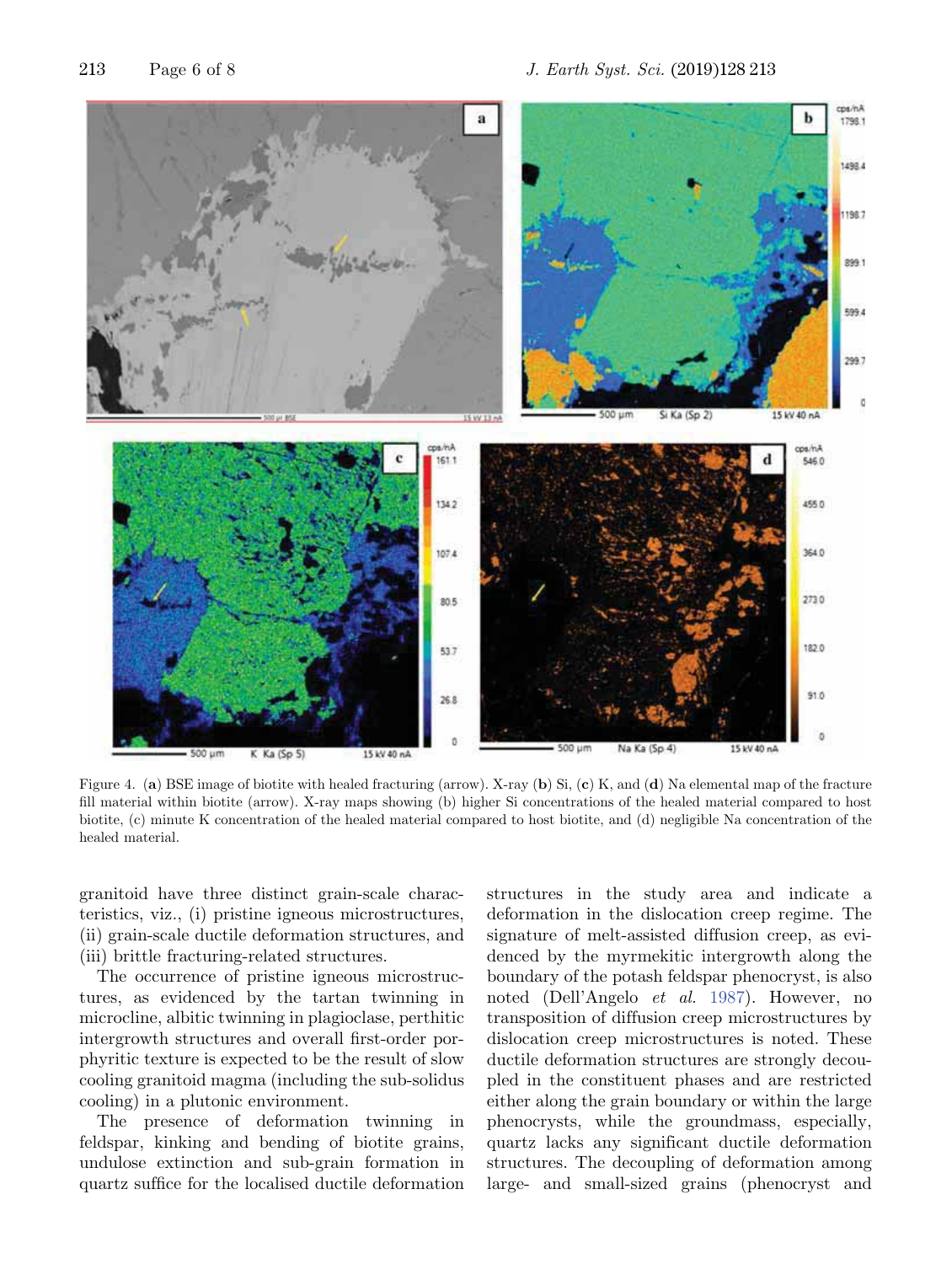groundmass) is linked to the strain partitioning during the magmatic stage to sub-magmatic stage. In the magmatic stage, while the early crystallised grains or the phenocrysts were strained and preserved the evidence of solid-state deformation, the groundmass remained molten and hence escaped the solid-state deformation processes (Sarkar et al. 2017). At few places, however, groundmass shows mild solid-state deformation as evidenced by mild undulose extinction and sub-grain formation which may have resulted from the solidified melt pockets trapped in between phenocrysts.

Micro-scale fractures are the most commonly occurring deformational structures in the BG. The configuration of fractures varies from planar to curvy-planar and can be categorised under (a) intragranular fractures, affecting mostly feldspar, biotite and amphibole phenocrysts, which are healed by fine-grained materials with composition more or less similar to that of groundmass, while (b) transgranular fractures, affecting both phenocrysts and groundmass, are mostly devoid of any healing materials.

The healed fractures restricted within the phenocrysts are interpreted to be nucleated in the early formed crystal mush under the magmatic condition during which a substantial amount of melt had been present in the interstitial spaces between the crystals (Bouchez et al. 1992). The interstitial melt, now represented by the groundmass, percolates through the fractures. This hypothesis is apparently supported by these observations: (i) both the groundmass and the fracture infill lack any intracrystalline deformation in comparison with the phenocrysts; (ii) both the groundmass and fracture infill exhibit similar modal mineralogical abundances, (iii) the absence of the fine-grained fracture infills within the groundmass, and (iv) the optical continuity of the groundmass and the fracture infill materials. The grain size is, however, significantly different for the groundmass and the fracture infills. This may be related to the lack of space created by the opening of the fractures. Fracturing of early formed crystals and subsequent healing in a granitic magma, a common phenomenon described worldwide by many workers (e.g., Hutton 1982; Hibbard 1987; Vernon et al. 2004), results when induced strain rate exceeds the rate of magma escape through filter pressing (Dell'Angelo and Tullis 1988; Rutter and Neumann 1995; Park and Means 1996). The transgranular fractures without fracture infills are punctured and cross-cut both phenocrysts and groundmass and are interpreted to have occurred after the completion of the crystallisation of the BG magma. Based on the microstructural observations, we conclude that the Bundelkhand magma cooled slowly with a prevailing magmatic to sub-magmatic flow. During the magmatic to sub-magmatic flow, the mush of early formed phenocrysts were strained due to the mutual interaction along their grain boundaries while the groundmass, representing the molten portion in the interstitial spaces formed by the crystal mush, deformed by viscous flow and escaped any straining, related to solid-state deformation (Paterson et al. 1989; Vernon 2000; Sarkar et al. 2017).

### 6. Conclusions

At the initial stage, the crystal mush is deformed by the dislocation of creep- and meltassisted diffusion creep, and at the later stage, by fracturing with contemporaneous melt percolation. The deformation by fracturing continued after the solidification as evidenced by the presence of unhealed fractures affecting all earlier structures. The switching of deformation mechanisms from dislocation and melt-assisted diffusion creep to brittle fracturing during the magmatic to the sub-magmatic flow possibly linked to a complex relationship between the induced strain rate and the progressive rise of melt viscosity as a result of cooling. To summarise, based on the evidences presented in this work, it is undeniable that amidst the entire course of magmatic to sub-magmatic condition, the deformation is strongly decoupled between the early formed crystals/crystal mush and surrounding melts (Dell'Angelo and Tullis 1988; Rutter and Neumann 1995). The exact causes of the transformation of deformation mechanisms are, however, still elusive and need further research. It is also unclear whether the latter fractures affecting all earlier structures represent a different deformation episode or the same deformation phase that continued from the submagmatic to solid-state condition and thus, require further investigations.

#### Acknowledgements

This study is a part of the doctoral research of GS. The authors sincerely thank the EMPA laboratory